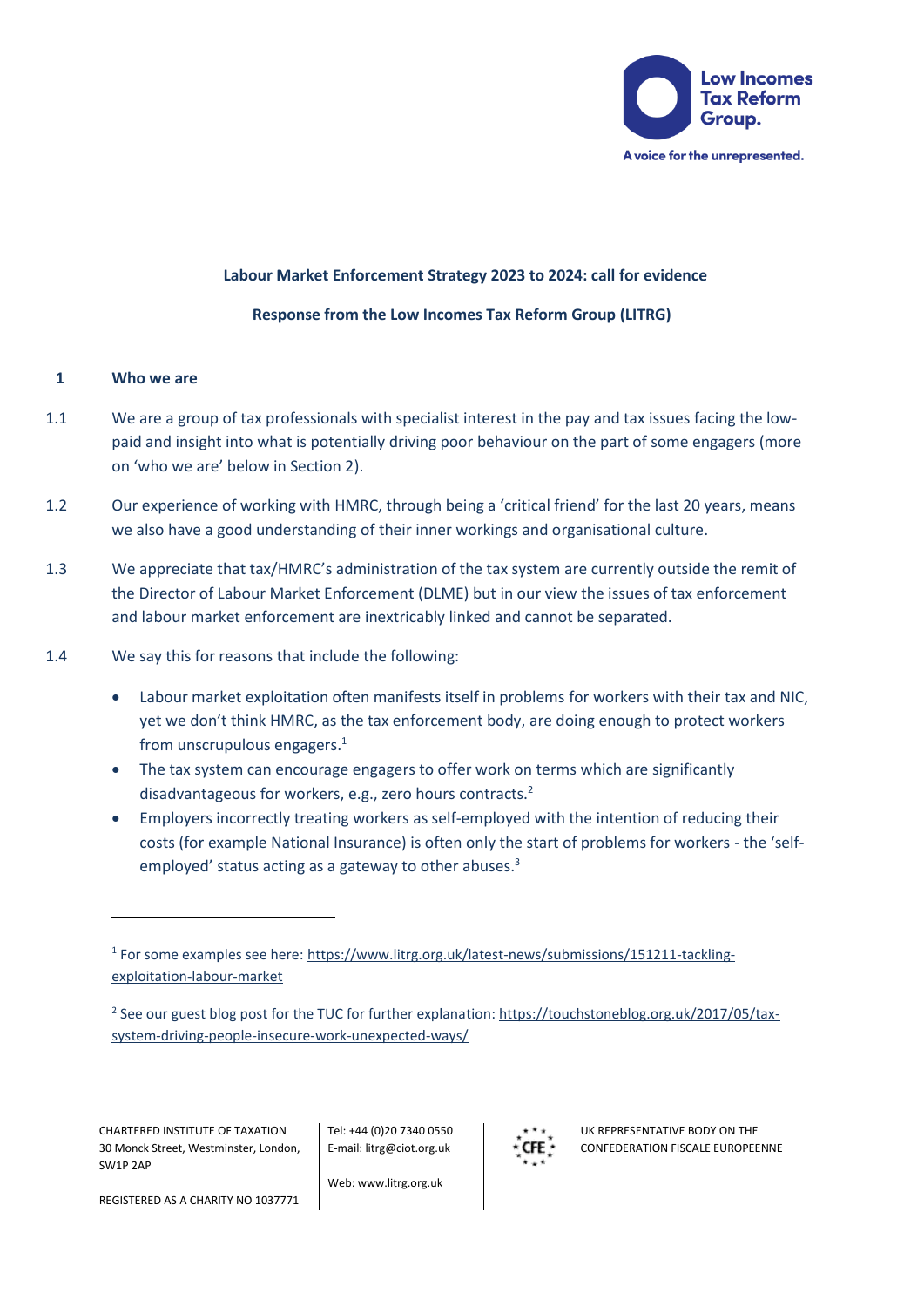- The Gangmasters Licensing and Abuse Authority (GLAA) have a licensing standard that covers tax and NIC.<sup>4</sup>
- Some problems facing workers cut across both tax law and employment law for example, nonprovision of pay documents (the right to a payslip exists under the Employment Rights Act 1996, however, there is a legal requirement on employers to provide P60s and P45s under tax law – Income Tax (Pay As You Earn) Regulations 2003).<sup>5</sup>
- Some umbrella companies use a model (elective deductions model) that exploits other fault lines that exist between employment law and tax law.<sup>6</sup>
- HMRC house the National Minimum Wage (NMW) enforcement function as well as the tax function (which we will call HMRC tax) so their approach to worker issues, for example, provision of information, overlaps.
- HMRC tax and the issues of worker rights and effective enforcement are intertwined. For example, if HMRC could drive away engagers that do not respect tax law, not only would this of itself help protect workers, but as they are likely to be the engagers that are also non-compliant with employment law, there is a potential double benefit.
- 1.5 Unsurprisingly, the need for the DLME to be cognisant of what is going on in the tax space and for three enforcement bodies to work closely with HMRC tax (not just HMRC NMW) is a theme that has run through our previous submissions to the DLME.<sup>7</sup>
- 1.6 Much of our recent published work concentrates on issues that we consider are relevant to this call for evidence. Given the tight timeframe within which to formulate a response, we focus on

<sup>3</sup> For example, they may be denied the NMW and/or employment rights, like holiday or appropriate rest breaks. Not being paid under PAYE (and having a 'secondary contributor' for National Insurance) will also be denying them entitlement to Statutory Sick Pay (and other statutory payments). Their engagers may not have Employers Liability Insurance etc.

<sup>4</sup> Licensing Standard 2.1 Critical: PAYE, NI and VAT: This Standard requires a licence holder to accurately calculate and deduct tax and National Insurance from all workers' pay and pay the correct amount to HM Revenue and Customs in a timely manner. The last compliance update that we can find, suggests that it is one that is routinely failed: [https://www.gla.gov.uk/media/4273/compliance-update-nov-2018.pdf\)](https://www.gla.gov.uk/media/4273/compliance-update-nov-2018.pdf)

<sup>5</sup> This poor employer practice, often linked to false self-employment (and PAYE avoidance), but not always, can have wide reaching knock on effects – e.g., on ability to claim benefits, get credit, check minimum wage compliance.

<sup>6</sup> Other fault lines that are exploited include tax and NIC, employment and self-employment, temporary and permanent workplace.

7 For example,

[https://www.litrg.org.uk/sites/default/files/151123%20Tackling%20exploitation%20in%20Labour%20Market%](https://www.litrg.org.uk/sites/default/files/151123%20Tackling%20exploitation%20in%20Labour%20Market%20-%20LITRG%20response.pdf) [20-%20LITRG%20response.pdf](https://www.litrg.org.uk/sites/default/files/151123%20Tackling%20exploitation%20in%20Labour%20Market%20-%20LITRG%20response.pdf) and [https://www.litrg.org.uk/sites/default/files/180926-LITRG-response-DLME-](https://www.litrg.org.uk/sites/default/files/180926-LITRG-response-DLME-FINAL.pdf)[FINAL.pdf](https://www.litrg.org.uk/sites/default/files/180926-LITRG-response-DLME-FINAL.pdf) an[d https://www.litrg.org.uk/sites/default/files/files/171010-LITRG-response-Director-LME-](https://www.litrg.org.uk/sites/default/files/files/171010-LITRG-response-Director-LME-FINAL.pdf)[FINAL.pdf](https://www.litrg.org.uk/sites/default/files/files/171010-LITRG-response-Director-LME-FINAL.pdf)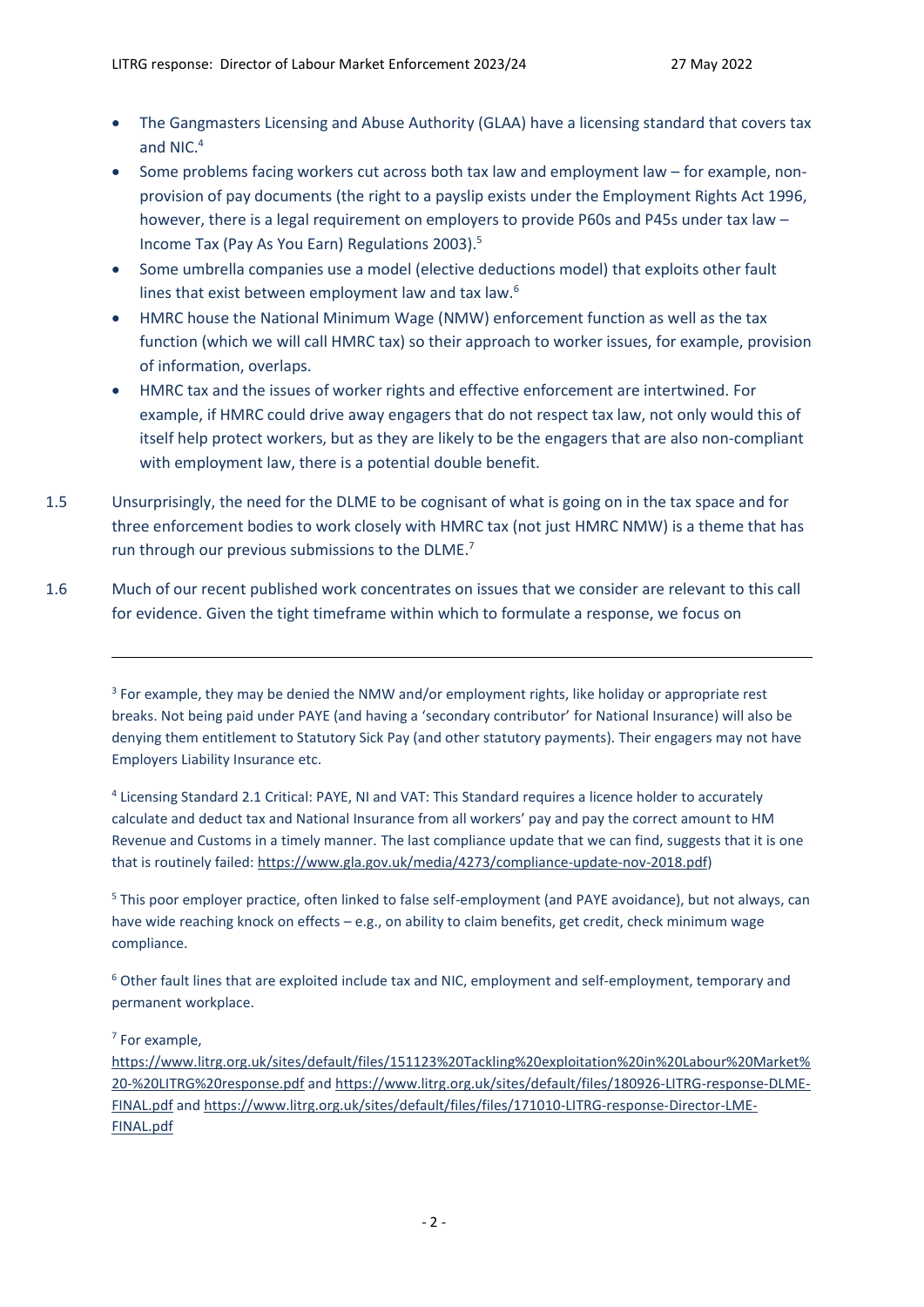summarising the most pertinent issues arising in some of our recent labour market work areas and then framing them loosely under the questions poised.

1.7 We also highlight blogs, consultation responses, presentations and the like – and as they are already published, link to them in case the DLME team wish to refer to them. We are very happy to be contacted if it would be helpful for us to further expand on the points made.

## **2 About Us**

- 2.1 The Low Incomes Tax Reform Group (LITRG) is an initiative of the Chartered Institute of Taxation (CIOT) to give a voice to the unrepresented. Since 1998, LITRG has been working to improve the policy and processes of the tax, tax credits and associated welfare systems for the benefit of those on low incomes. Everything we do is aimed at improving the tax and benefits experience of lowincome workers, pensioners, migrants, students, disabled people and carers.
- 2.2 LITRG works extensively with HM Revenue & Customs (HMRC) and other government departments, commenting on proposals and putting forward our own ideas for improving the system. Too often the tax and related welfare laws and administrative systems are not designed with the low-income user in mind and this often makes life difficult for those we try to help.
- 2.3 The CIOT is a charity and the leading professional body in the United Kingdom concerned solely with taxation. The CIOT's primary purpose is to promote education and study of the administration and practice of taxation. One of the key aims is to achieve a better, more efficient, tax system for all affected by it – taxpayers, advisers and the authorities.

#### **3 Questions**

3.1 **1. Recent changes in how UK labour market is operating**

**For instance, since the end of the Coronavirus Job Retention Scheme (CJRS), changes in employment status (e.g., the shift away from self-employment following IR35 rules changes) increases in job vacancies.**

**1a. What changes have you observed or experienced?**

**1b. How might these changes impact non-compliance and is this likely to grow or subside over the coming year (2022 to 2023)?**

**1c. What response have you observed by the enforcement bodies to identify and address these issues?**

3.1.1 We restrict ourselves to discussing the increase in people working through umbrella companies, as we think it is an important change.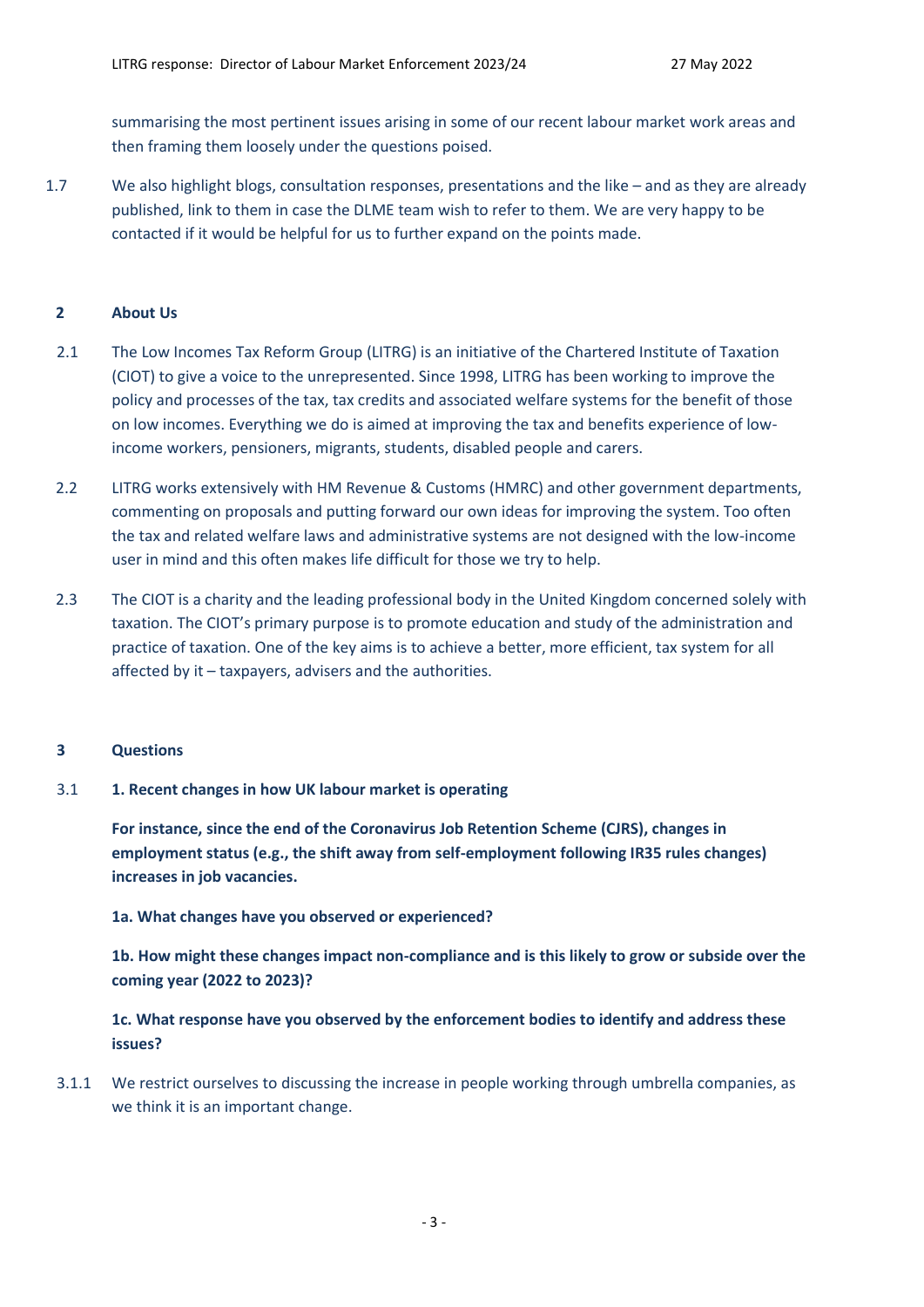- 3.1.2 The 'off payroll working' rules were introduced in the private sector in April 2021. The consequences of this are that some people have switched from working through their own limited companies to working through umbrella companies. 8
- 3.1.3 This is concerning to us because the umbrella sector is unregulated and there is a wide spectrum of operators, including those whose bad practice and non-compliance sadly tarnishes the rest of the industry and exploits workers.
- 3.1.4 Our 150-page deep dive into the umbrella sector,<sup>9</sup> published in March 2021, found a lot of good practice but highlighted several major concerns. These included the use of Disguised Remuneration (DR) schemes to pay workers,<sup>10</sup> issues with holiday pay, the lack of transparency with pay rates (see question 5), mini-umbrellas and so on. Our response in February 2022 to the call for evidence<sup>11</sup> was an update on developments in the umbrella company marketplace since the report (and included discussion around things such as cloning and cyber-attacks). A more recent article highlighting 'Five things to watch out for in 2022/23<sup>'12</sup> raises new potential skims and scams.
- 3.1.5 In brief, the problems in the umbrella sector are 'numerous, multi-faceted and intertwined'<sup>13</sup> and it is clear that some action is needed. $14$
- 3.1.6 Umbrella companies do not just cater for ex-Personal Service Company contractors. They are increasingly involved in low paid agency worker situations, where there may be more vulnerability, less bargaining power and as we explain in our 2021 report, no choice for the worker as to whether to use a particular umbrella company or not. The combination of these three things concerns us greatly.
- 3.1.7 It has long been our view that workers, especially low-paid workers, require their positions to be protected through effective state enforcement (due to the imbalance of power/their inability to articulate problems etc.). However, to date, no one has been able to get to grips with umbrella

<sup>8</sup> Umbrella companies provide an alternative route for freelance contractors who would otherwise have to work through a limited company. Umbrellas also perform other useful and legitimate functions such as taking on the payroll and HR function of temporary work agencies who can't or won't do this in-house.

<sup>9</sup> <https://www.litrg.org.uk/latest-news/reports/210324-labour-market-intermediaries>

<sup>&</sup>lt;sup>10</sup> A disguised remuneration scheme is where you are paid a minimum wage element and a non-taxable element (like a loan, grant, advance etc.).

<sup>11</sup> <https://www.litrg.org.uk/latest-news/submissions/220222-call-evidence-umbrella-company-market>

<sup>12</sup> <https://www.litrg.org.uk/latest-news/news/220506-umbrella-companies-five-things-watch-out-202223>

 $13$ [https://www.contractoruk.com/news/0015356contractors\\_dont\\_miss\\_golden\\_opportunity\\_speak\\_about\\_u](https://www.contractoruk.com/news/0015356contractors_dont_miss_golden_opportunity_speak_about_umbrella_companies.html) [mbrella\\_companies.html](https://www.contractoruk.com/news/0015356contractors_dont_miss_golden_opportunity_speak_about_umbrella_companies.html)

<sup>14</sup> <https://www.gov.uk/government/consultations/call-for-evidence-umbrella-company-market>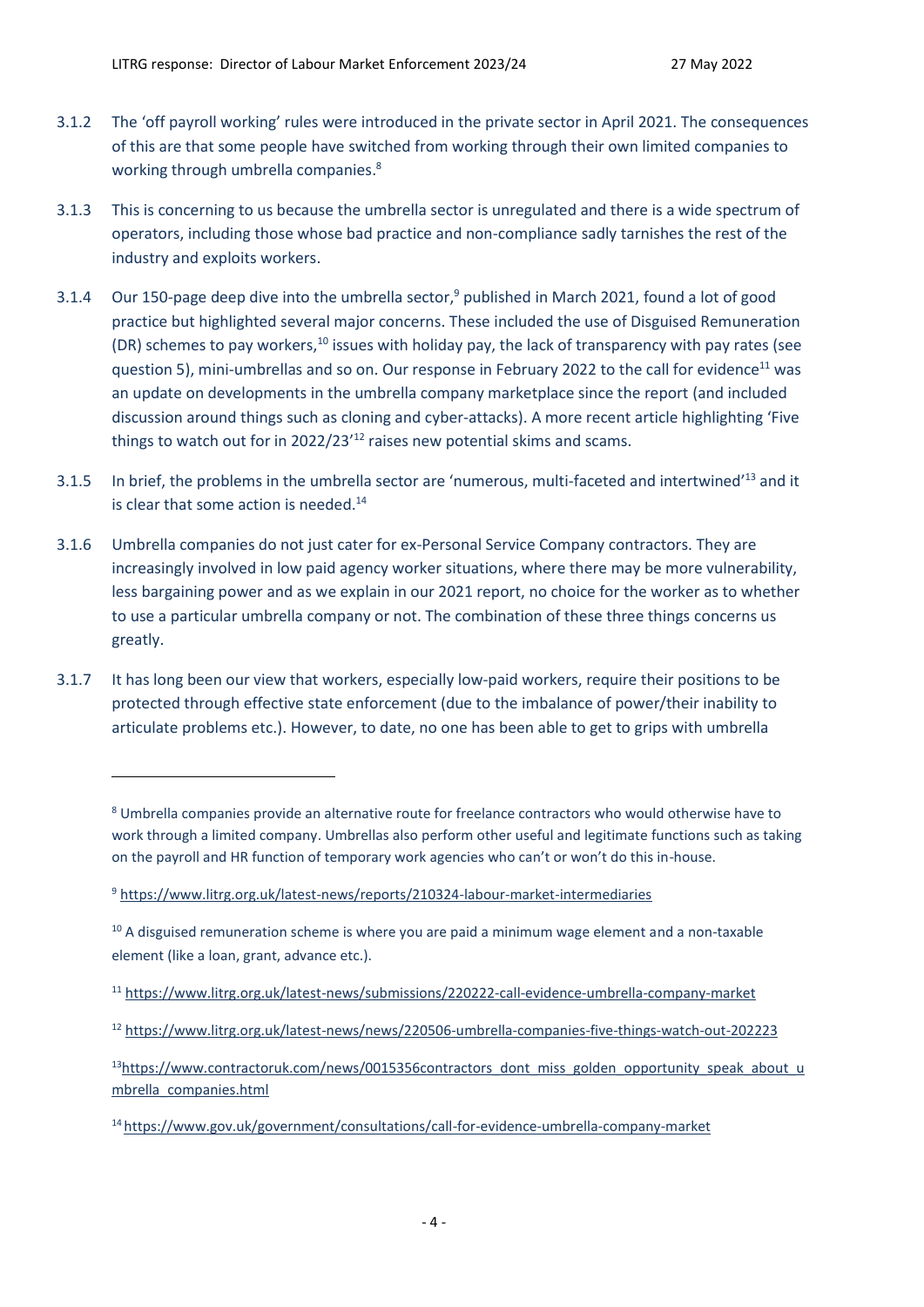companies. The eagerly anticipated single enforcement body (SEB) (who have been tasked with regulating umbrellas) has not yet materialised and there is no clear timeframe for this to happen.

- 3.1.8 We hope the responses the Government has received to its recent call for evidence<sup>15</sup> will help them focus on the need to take action and will help determine the shape of the proposed SEB regime of regulation. However, it is vital to understand that many of the problems with umbrella companies sit in the tax space rather than the employment law space (or cross over) and so may not fall under the SEB per se.
- 3.1.9 In order to protect workers in the round, in the longer term there is a clear and unequivocal need for HMRC to share information and work closely with the SEB. In the short term, we would like to see the DLME strongly HMRC to use their existing powers to act now against tax non-compliant umbrella companies, particularly those that use DR to pay workers. DR does not tend to end well for workers from a tax perspective. Currently HMRC, contrary to contrary to their own regulations, pursue the workers for being involved in tax avoidance, rather than the umbrella companies for the PAYE failure that sits behind the use of DR schemes. This means there is no incentive for the umbrella companies to stop using DR schemes to pay workers. But DR also artificially depresses workers' 'legitimate' pay so this can lead to lower pension contributions and holiday pay for example.
- 3.1.10 DR is a serious problem that is affecting low-income workers now some of whom are unaware that they are in any DR scheme as the motivation and benefits sit with others in the labour market supply chain. DR has a significant impact on the well-being of the workers involved but also wider implications for the reputation of the UK's labour market. It is vital that HMRC act.

#### 3.2 **2. Workforce**

**Looking at the experience of people engaged in or available for work, either in a specific geographical location or in a particular firm or industry sector.**

**2a. What has been the experience of workers arising from changes to the labour market? Please provide specific evidence.**

**2b. Have changes in the immigration rules in 2021 impacted on workers' experience and has this differed between migrant or domestic workers?**

**2c. Are these impacts consistent across the board or do they vary by sector? If the latter, then how?**

**2d. Is there any evidence to suggest additional threats to workers associated with labour shortages?**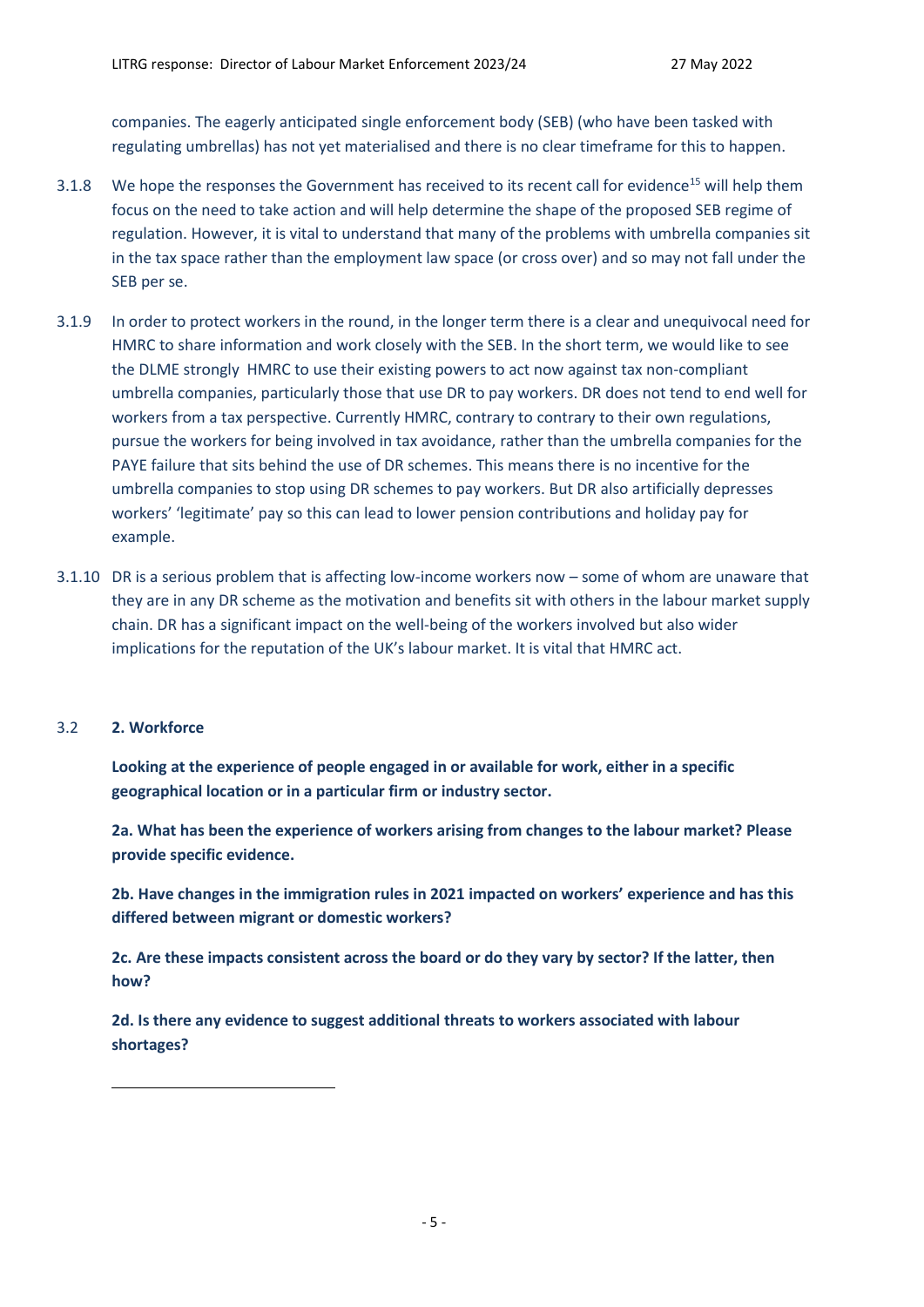- 3.2.1 The UK care sector has been repeatedly in the news, mainly in the context of burnout from Covid 19, the government's no jab/no job policy, Brexit impacting on the international mobility of care workers and an aging population (both in terms of workers and clients).
- 3.2.2 All of these things have led to even more of an imbalance in the demand and supply of care workers. It is easy to think that severe staff shortages will have led to care workers regaining bargaining power. But this doesn't appear to be the case. Care work remains notoriously low paid due to underlying structural issues around under funding causing huge pressure to be pushed on to private service providers, who in turn have to find ways to operate at lower cost.
- 3.2.3 But the issues go beyond persistent low pay. In the current staff crisis, domiciliary care workers are often stretched even thinner than usual and are having to fit more visits in. This means that they are likely to be at a greater risk of being underpaid the NMW because of non-payment of their travel time and expenses.<sup>16</sup> This has knock on effects on their tax and benefits positions.<sup>17</sup> We worry that this issue of underpayment is only set to get worse, given the scheduled increases in the minimum wage (as against the private service providers' constrained income).
- 3.2.4 We also worry that this downward pressure on care workers, coupled with the cost of living crisis, is going to see an increase in numbers of domiciliary care workers leaving their jobs and joining the 'PA' workforce. <sup>18</sup> Pay rates can seem slightly higher in comparison and there are other perceived benefits. However, in our experience, workers are often incorrectly treated as being 'self-employed' rather than employed, and so the benefits can be illusory.
- 3.2.5 There has been a substantial rise in the numbers of people being given Government funding via personal budgets to engage the services of a PA.<sup>19</sup> There are also self-funders. At the same time there seems to have been an increase in the numbers of 'introductory' agencies that purport to introduce self-employed carers (sometimes live-in carers) to people who need support.

<sup>&</sup>lt;sup>16</sup> The NMW regulations do not require travel time and expenses to be paid as separate items, even though they stipulate that a care worker's pay should average out at the minimum wage after factoring in the time they spend in the client's home, time spent travelling between their different clients and their associated outof-pocket expenses.

<sup>&</sup>lt;sup>17</sup> We explore the predicament of care workers in our report 'Care workers - challenges of the tax and benefits system [\(https://www.litrg.org.uk/latest-news/reports/180502-care-workers-](https://www.litrg.org.uk/latest-news/reports/180502-care-workers-–-challenges-tax-and-benefits-system)–-challenges-tax-and-benefits[system\)](https://www.litrg.org.uk/latest-news/reports/180502-care-workers-–-challenges-tax-and-benefits-system). We also take, by way of illustration, extracts from email correspondence we have received from users of our website in connection with their tax and benefits positions. These expose the extent of the problem of NMW underpayment for care workers.

<sup>&</sup>lt;sup>18</sup> PAs or personal assistants are those who are engaged directly by the disabled or elderly person who need support or their family – see more here: [https://www.skillsforcare.org.uk/adult-social-care-workforce-data](https://www.skillsforcare.org.uk/adult-social-care-workforce-data-old/Workforce-intelligence/documents/Individual-employers-and-the-PA-workforce/Individual-employers-and-the-PA-workforce.pdf)[old/Workforce-intelligence/documents/Individual-employers-and-the-PA-workforce/Individual-employers](https://www.skillsforcare.org.uk/adult-social-care-workforce-data-old/Workforce-intelligence/documents/Individual-employers-and-the-PA-workforce/Individual-employers-and-the-PA-workforce.pdf)[and-the-PA-workforce.pdf](https://www.skillsforcare.org.uk/adult-social-care-workforce-data-old/Workforce-intelligence/documents/Individual-employers-and-the-PA-workforce/Individual-employers-and-the-PA-workforce.pdf)

<sup>19</sup> For instance, see here for statistics on personal health budgets: [https://digital.nhs.uk/data-and](https://digital.nhs.uk/data-and-information/publications/statistical/personal-health-budget)[information/publications/statistical/personal-health-budget](https://digital.nhs.uk/data-and-information/publications/statistical/personal-health-budget)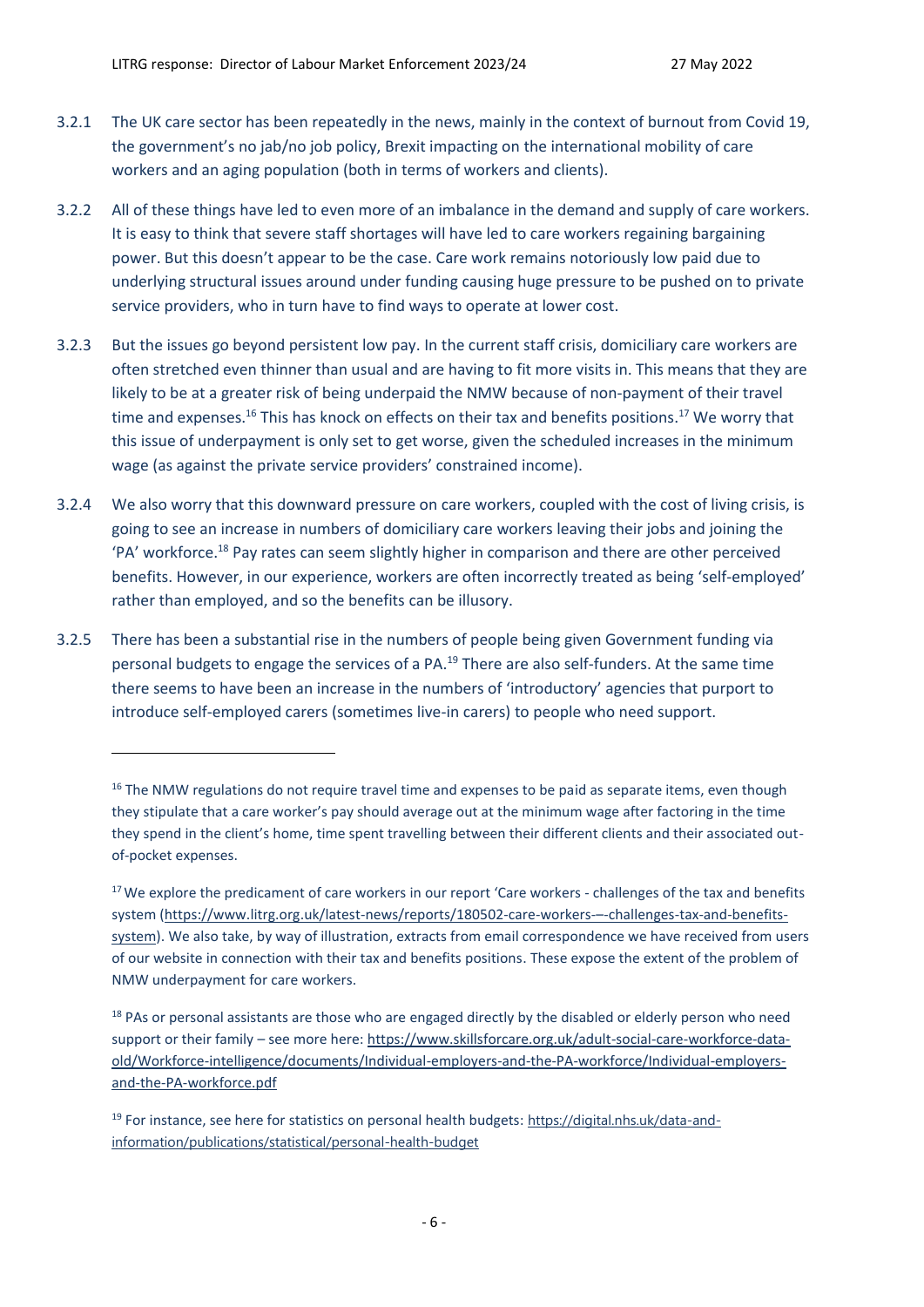- 3.2.6 This self-employed 'model' is obviously very attractive as it can mean people's money goes further. But it is also very likely to be non-compliant from a range of perspectives including tax, employment law and health and safety (particularly in live-in carer situations where there can be serious working time/rest break issues). It carries inherent risks for both the person being cared for (if the usual 'employee' type recruitment checks aren't done) and the worker - the isolated nature of work in private houses places these workers at a distinct disadvantage. We explain more in our article written for a technical journal attached as Appendix 1.
- 3.2.7 We are concerned that as care worker availability tightens, people will increasingly turn to 'selfemployed' carers to help plug gaps. This is because there is likely to be a wider pool of such workers available, as it may include people without a proper right to work in the UK for example. This then feeds the vulnerability/risk issue.
- 3.2.8 Some introductory agencies seem to be marketing carer arrangements which they are labelling as being on a self-employed basis very openly. This makes it appear that they have found some kind of loophole or that there has been some kind of workaround agreed between the care sector and the authorities. However, having spoken to both the Employment Agency Standards Inspectorate (EAS) and HMRC, we understand that this is not the case.
- 3.2.9 The insight that the recently published worker account<sup>20</sup> gives us about the ongoing role of introductory agencies in PA/client matches is also important. For example, at least one of the accounts seems to suggest that the client was paying the introductory agency on an ongoing basis and the introductory agency (after taking their cut) was paying the worker.
- 3.2.10 The agencies call themselves introductory agencies, rather than managed agencies. However, we have heard about many practices that suggest they may be providing a more ongoing managed service, (for example, that the families continue to pay them an ongoing weekly fee, the agencies try to move workers around assignments even after the initial 'match', they provide cover when the carer is off, and sometimes they collect the client's money and pay the worker).
- 3.2.11 This obviously has implications in terms of whether they are employment agencies or employment businesses (and are meeting the appropriate obligations) under EAS' remit. But in managed agency situations, there is also a PAYE obligation under HMRC's agency legislation,<sup>21</sup> which currently seems to be being ignored by the agencies and is not (as far as we are aware) being investigated by HMRC or subsequently enforced.

<sup>&</sup>lt;sup>20</sup> See ['Worker voices in the social care sector'](https://eur02.safelinks.protection.outlook.com/?url=https%3A%2F%2Fwww.gov.uk%2Fgovernment%2Fpublications%2Flabour-market-enforcement-strategy-2020-to-2021&data=04%7C01%7CDave.Worboys%40beis.gov.uk%7C7038669ba22d48f15af308d9e271e5d2%7Ccbac700502c143ebb497e6492d1b2dd8%7C0%7C0%7C637789801089608450%7CUnknown%7CTWFpbGZsb3d8eyJWIjoiMC4wLjAwMDAiLCJQIjoiV2luMzIiLCJBTiI6Ik1haWwiLCJXVCI6Mn0%3D%7C3000&sdata=N06h36Z6AHeY3onVNfIP4IV4794HHgLUKuE5%2B6eeoXY%3D&reserved=0) research report commissioned for the Director of Labour Market Enforcement: 'The use of self-employment and introductory platforms in the care sector without adequate safeguards and regulation is concerning. While some of the care workers we interviewed are genuinely selfemployed now (e.g., Kimberley, Angelica), their previous experiences (Kimberley) and the account of other participants suggest that bogus self-employment might be a significant problem in the sector, particularly in live-in care, facilitated by online platforms and introductory agencies.'

<sup>21</sup> [https://www.gov.uk/hmrc-internal-manuals/employment-status-manual/esm2034](https://eur02.safelinks.protection.outlook.com/?url=https%3A%2F%2Fwww.gov.uk%2Fhmrc-internal-manuals%2Femployment-status-manual%2Fesm2034&data=04%7C01%7CDave.Worboys%40beis.gov.uk%7C7038669ba22d48f15af308d9e271e5d2%7Ccbac700502c143ebb497e6492d1b2dd8%7C0%7C0%7C637789801089764680%7CUnknown%7CTWFpbGZsb3d8eyJWIjoiMC4wLjAwMDAiLCJQIjoiV2luMzIiLCJBTiI6Ik1haWwiLCJXVCI6Mn0%3D%7C3000&sdata=Kvi2rwfhxu%2BWbojAKaK9O7EQFIXVXpt8QfTU%2BYRMy30%3D&reserved=0)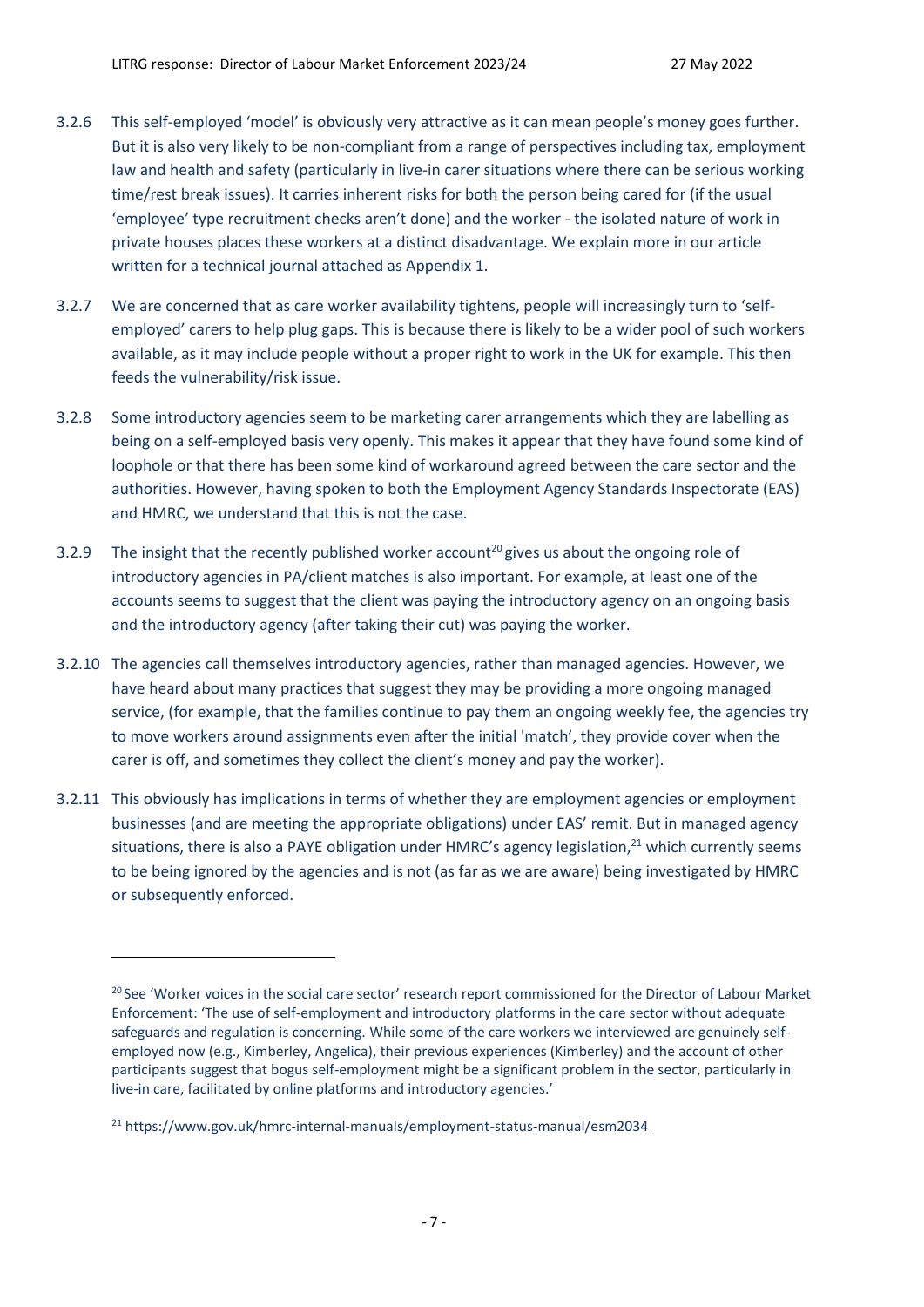3.2.12 We urge EAS and HMRC tax (and any other enforcement bodies that might be involved, for example the Health and Safety executive), to try to get to grips with these issues and address any misinformation and non-compliance that there is out there before the problem gets any bigger.

## 3.3 **3. Workforce Engagement**

**Looking at evidence of how workers gain understanding and enforce their employment rights.**

**3a. What examples can you share of initiatives that have assisted workers to understand and enforce their rights – particularly as regards harder to reach workers?**

- 3.3.1 We think it is hard if not impossible for low paid workers, without representation from a charity or trade union for example, to understand and enforce their rights, for reasons we have set out on various occasions including in previous responses to the DLME.<sup>22</sup>
- 3.3.2 Inevitably, things will be worse for migrant workers where there may a lack of experience with the system, cultural differences and a language barrier to further inhibit them.
- 3.3.3 We feel some investment in this area could prove very valuable, in terms of the authorities providing some information about working in the UK to migrant workers in their own language. This would complement the information that the GLAA produce on Worker Rights, available in around 20 different languages.<sup>23</sup> There is also a GLAA reporting form in different languages where people can report labour abuse, or employers or labour provider who they think could be exploiting workers.<sup>24</sup> We note that the Health and Safety Executive produce their core guidance for workers in different languages.<sup>25</sup>
- 3.3.4 Other important bodies in the worker protection safety net, (e.g., ACAS, HMRC) currently provide **no** information to migrants in their own languages about what to expect with their work, pay and taxes etc. This is despite the fact that they are probably particularly vulnerable to poor treatment or exploitation.
- 3.3.5 HMRC used to provide a short introductory guide to the UK tax system 'Coming to work in the UK? We'll show you the way to pay your taxes.' in Bulgarian, Czech, English, Hungarian, Latvian,

<sup>&</sup>lt;sup>22</sup> For example,<https://www.litrg.org.uk/sites/default/files/180926-LITRG-response-DLME-FINAL.pdf> and <https://www.litrg.org.uk/sites/default/files/files/171010-LITRG-response-Director-LME-FINAL.pdf>

<sup>&</sup>lt;sup>23</sup> <https://www.gla.gov.uk/i-am-a/i-am-a-worker/workers-rights-leaflets/>

<sup>24</sup> <https://www.gla.gov.uk/report-issues/>

<sup>25</sup> <https://www.hse.gov.uk/languages/index.htm>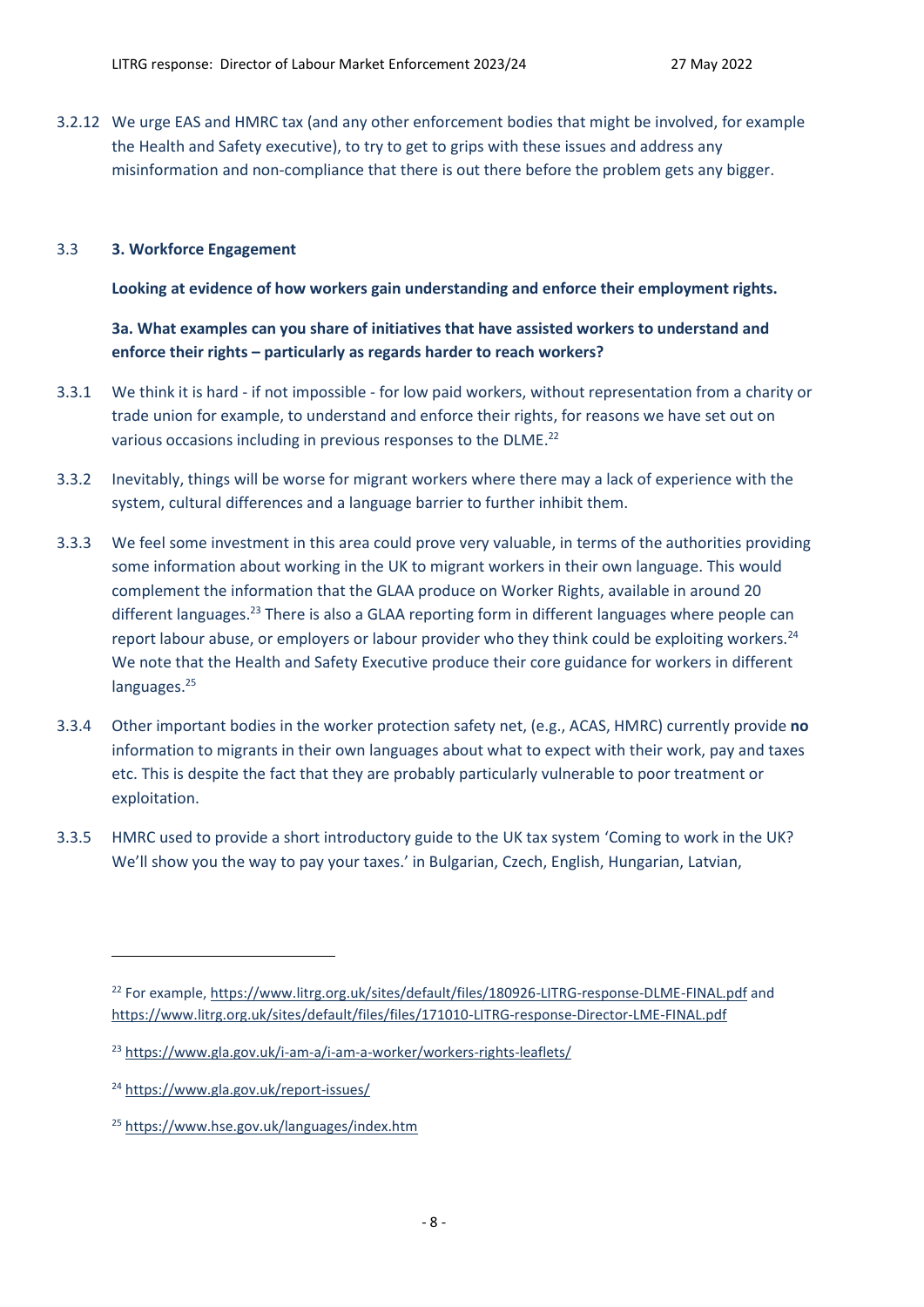Lithuanian, Polish, Portuguese, Romanian, Russian and Slovakian, but they removed it as they thought that it did not help people to integrate (in our view this argument is short sighted).<sup>26</sup>

- 3.3.6 ACAS/HMRC etc also need to make sure that migrants who need to contact them, can do so. It is currently extremely difficult for people with limited English (and without close family and friends to help translate) to contact ACAS/HMRCACAS/HMRC with questions or queries or to make a complaint.
- 3.3.7 The Pay and Rights online form (and instructions) is only available in English. While HMRC and ACAS can organise an interpreter, this facility is not well known or publicised. Someone who is unfamiliar with GOV.UK and/or the ACAS website and doesn't speak much English is unlikely to find out about this.<sup>27</sup>
- 3.3.8 We also have concerns that a migrant who speaks little or no English is unlikely to be able to navigate the voice recognition system on HMRC's helplines<sup>28</sup> or the lengthy broadcast messages on the ACAS helpline<sup>29</sup> in order to be able to request an interpreter (even if they are able to work out that this facility is available).
- 3.3.9 Given the likely influx of workers from Ukraine as a result of the recent invasion, then it seems to us that the provision of foreign language information becomes even more urgent. Ukrainians who start to work in the UK will need to understand the UK tax system and the rights and protections that there are in the UK. The exceptional situation in which Ukrainian refugees find themselves and the fact they will (hopefully) only be here on a temporary basis means the integration point is moot.
- 3.3.10 Now would seem an appropriate time for ACAS and HMRC both HMRC tax and HMRC NMW (and other enforcement bodies and supporting bodies, as appropriate) to consider their approach to people who speak limited English.
- 3.3.11 In terms of native English speakers, we would very much welcome better guidance and information about their rights and the obligations their engagers have towards them, especially in the context of

<sup>27</sup> See for instance, <https://www.gov.uk/get-help-hmrc-extra-support/information-in-another-language>

<sup>28</sup> We have tested HMRC's telephone system and it doesn't recognise 'I don't speak English' or 'I need an interpreter'. The only words the system picked up were 'I need a translator'. However, this response was followed by lengthy messages and questions. These are unlikely to be understood by someone with little or no English, who might then give up.

<sup>29</sup> The ACAS helpline contained several broadcast messages (including about the call being recorded, a fake ACAS number, not phoning while driving and something else) which lasted 2.5 minutes before being put through to an adviser.

 $26$  It is still available to view in the government archives: [https://webarchive.nationalarchives.gov.uk/20120207125722/http://www.hmrc.gov.uk/migrantworkers/inde](https://webarchive.nationalarchives.gov.uk/20120207125722/http:/www.hmrc.gov.uk/migrantworkers/index.htm) [x.htm\)](https://webarchive.nationalarchives.gov.uk/20120207125722/http:/www.hmrc.gov.uk/migrantworkers/index.htm)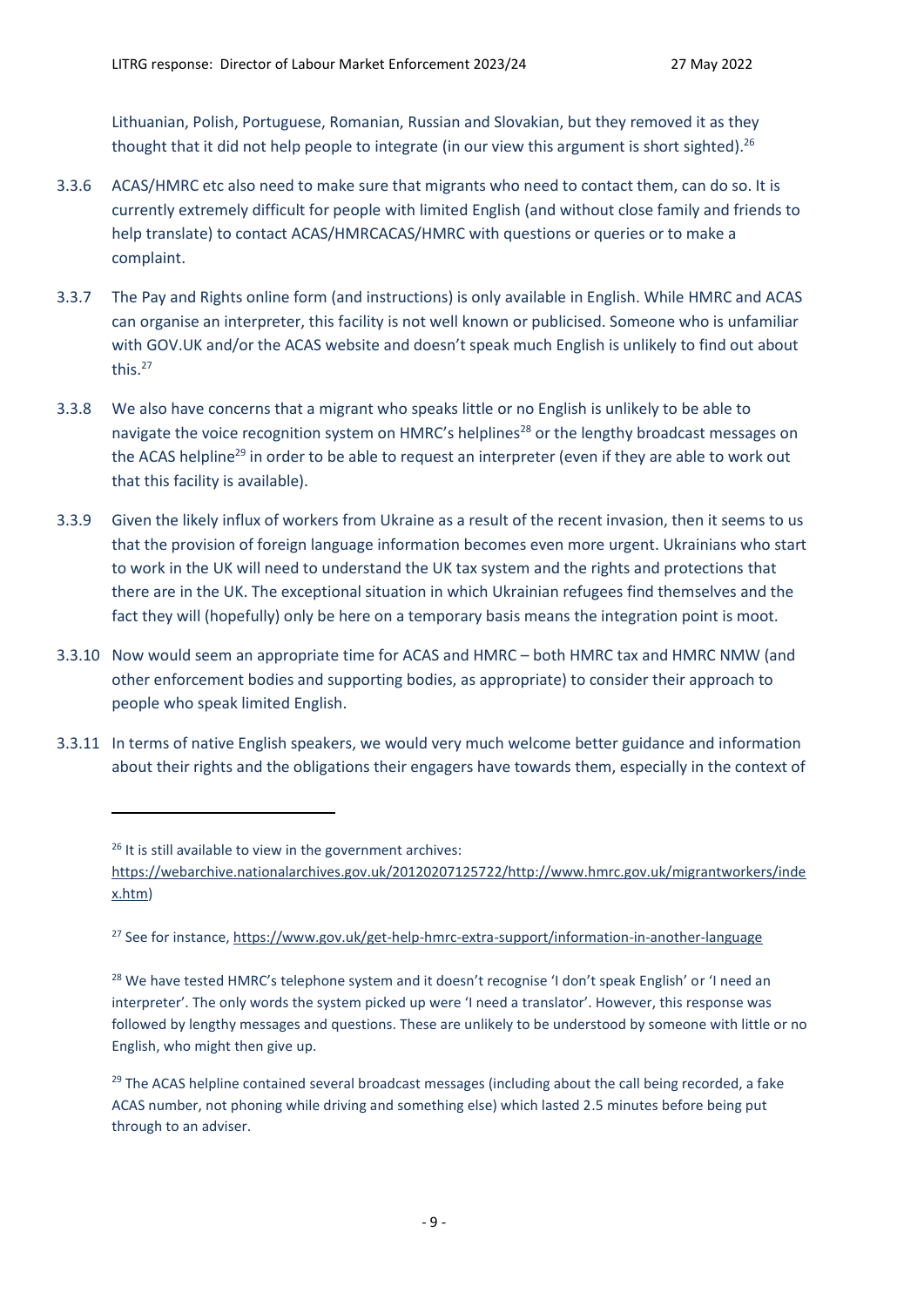non-standard forms of working. We are concerned that some disabled people and people with learning disabilities are particularly open to exploitation, especially with the general toughening up of the benefits regime, forcing a number of people into non-standard work.

3.3.12 There are a number of things that the enforcement bodies, including HMRC could work on together to make information and guidance more accessible for vulnerable people, such as easy read versions of basic guides around the difference between employment and self-employment for example, and/or what to do if you get in a muddle with an employment agency or umbrella company and/or don't understand your pay.

### 3.4 **4. Business Engagement**

**Various mechanisms initiated or supported by the enforcement bodies encourage, influence and embed good practice, e.g., Responsible Car Wash Scheme, Construction Protocol and the Apparel and General Merchandise Public/Private Protocol, The National Minimal Wage Naming Scheme and the Good Business Charter.**

**4a. What impact do you think these interventions have had? i.e., are they effective?**

### **4b. Why? What would make them more effective?**

**4c. Are there any other examples of good practice? These can be drawn from across the regulatory landscape.**

- 3.4.1 We have some comments to make on the NMW Naming Scheme set up to discourage engagers from flouting their obligation. Whilst changes have been made to the scheme recently (for example, by removing the word 'Shaming' although by implication this is still the intention), it feels that an opportunity has been missed to ensure the scheme has the intended effects. Unfortunately, in our view, the system still seems heavily weighted towards penalising employers who have unintentionally failed to meet their obligations due to the complexity of the NMW rules.
- 3.4.2 For example, on the recent list from December 2021, 208 employers were named. The Government figures show that a large proportion (37%) of NMW breaches were for incorrect deductions from employee wages, including for costs and expenses of acquiring and maintaining uniforms.<sup>30</sup> (In a previous DLME response, we have commented on the fact that tax and minimum wage rules interact and diverge somewhat on key issues like uniform, and this may be causing employers confusion.) $31$

<sup>&</sup>lt;sup>30</sup> [https://www.gov.uk/government/news/over-200-employers-called-out-for-falling-short-of-paying-staff-the](https://www.gov.uk/government/news/over-200-employers-called-out-for-falling-short-of-paying-staff-the-minimum-wage)[minimum-wage](https://www.gov.uk/government/news/over-200-employers-called-out-for-falling-short-of-paying-staff-the-minimum-wage)

[https://www.gov.uk/government/news/over-200-employers-called-out-for-falling-short-of-paying-staff-the](https://www.gov.uk/government/news/over-200-employers-called-out-for-falling-short-of-paying-staff-the-minimum-wage)[minimum-wage](https://www.gov.uk/government/news/over-200-employers-called-out-for-falling-short-of-paying-staff-the-minimum-wage)

 $31$  Under minimum wage rules, if a worker has to pay for any type of uniform – even if it is just a pair of black trousers, black shoes and a white shirt – the cost incurred must be deducted from their pay to establish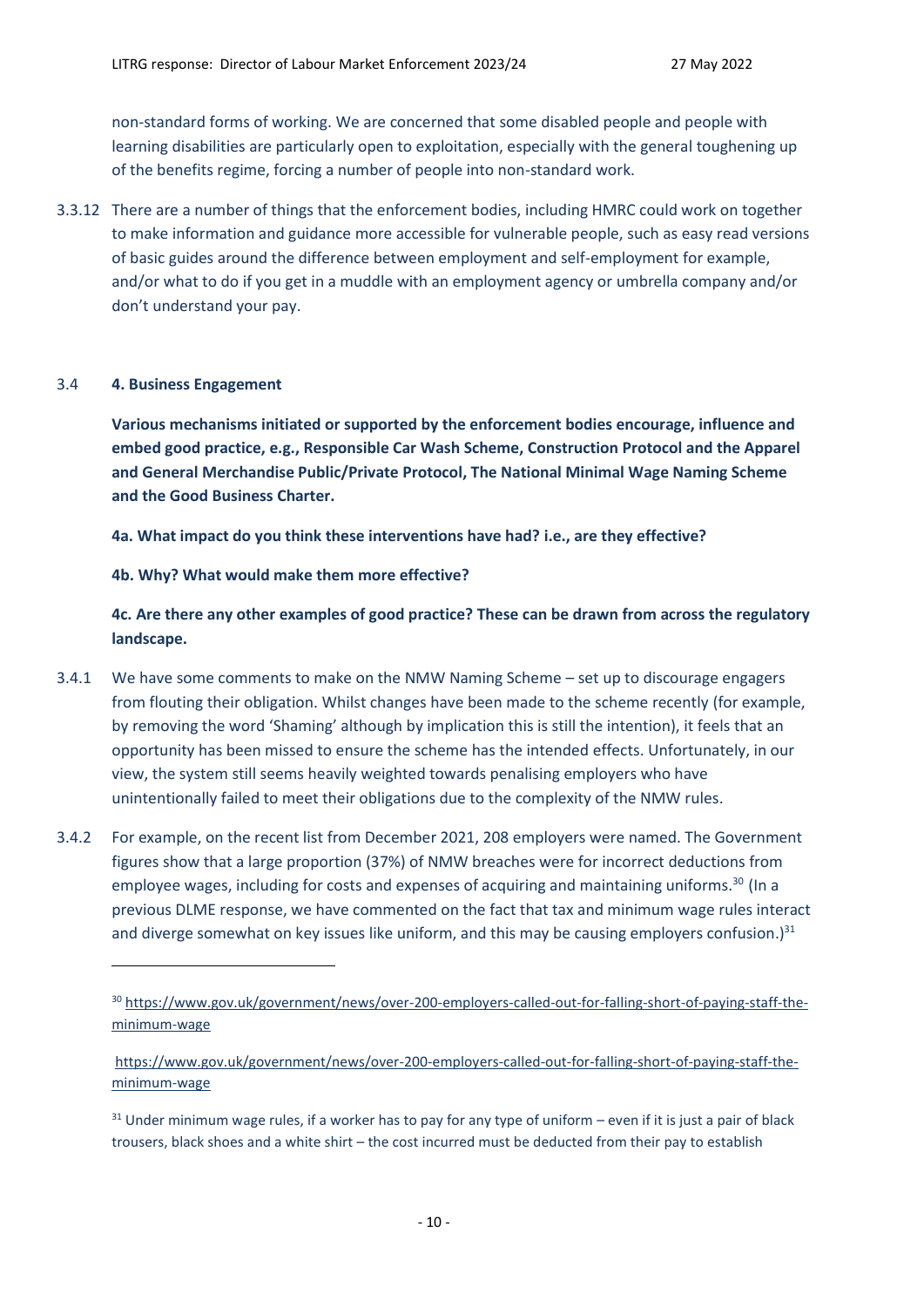The company at the top of the list underpaid its 3600 staff by an average of £42 each, which is suggestive of them having fallen into such a pitfall.

- 3.4.3 We are also concerned that the 'headline' inclusions tend to be big high street/household names,<sup>32</sup> who then get picked up by the press/media.
- 3.4.4 Clearly appearing on the list may give them a sense of shame and cause them concerns over reputational damage and the impact on a customer's impression of their business. Such concerns can be an important driver of compliance. However, some of these businesses would probably be compliant but for being tripped up by a complex technical rule. We understand there is some flexibility/discretion around the list<sup>33</sup> - perhaps more analysis could be undertaken on the incorrect deductions element to get a better understanding of the behaviour behind the breach before deciding whether to include employers on the list?
- 3.4.5 The impact of appearing on the list is somewhat diluted for businesses that aren't high profile. If they are not picked up in the press/media, then many members of the public would be unaware that they were on the list. Even if they were aware they are on the list, people seem less quick to sanction them and consumers are possibly less likely to change their behaviour. All of these things limit the deterrent value. Yet these businesses are likely to be the ones where arguably more serious and complex breaches take place. For instance, in the most recent naming round, a fish and chip shop whose name appears further down the very long list, underpaid 1 worker by over £17,000.
- 3.4.6 The list also suggests that HMRC enforcement officers' caseloads are tilted towards 'broader' cases where a greater number of workers have been underpaid a smaller amount. This means there is less of a deterrent effect for other types of breaches, including the breaches of minimum wage rules that tend to go hand-in-hand with false self-employment.

whether the minimum wage is being paid. However, under tax law, the rules are harsher – disallowing a deduction on such standard attire from the worker's earnings for tax purposes: [https://www.gov.uk/hmrc](https://www.gov.uk/hmrc-internal-manuals/employment-income-manual/eim32475)[internal-manuals/employment-income-manual/eim32475](https://www.gov.uk/hmrc-internal-manuals/employment-income-manual/eim32475)

<sup>32</sup> Se[e https://news.sky.com/story/john-lewis-fury-as-it-heads-latest-name-and-shame-list-for-flouting-wage](https://news.sky.com/story/john-lewis-fury-as-it-heads-latest-name-and-shame-list-for-flouting-wage-rules-12372661)[rules-12372661](https://news.sky.com/story/john-lewis-fury-as-it-heads-latest-name-and-shame-list-for-flouting-wage-rules-12372661) and [https://news.sky.com/story/house-of-fraser-and-waterstones-among-employers-named](https://news.sky.com/story/house-of-fraser-and-waterstones-among-employers-named-and-shamed-over-minimum-wage-12490481#:~:text=News%20%7C%20Sky%20News-,House%20of%20Fraser%20and%20Waterstones%20among%20employers%20named%20and%20shamed,of%20around%20%C2%A31.2m)[and-shamed-over-minimum-wage-12490481#:~:text=News%20%7C%20Sky%20News-](https://news.sky.com/story/house-of-fraser-and-waterstones-among-employers-named-and-shamed-over-minimum-wage-12490481#:~:text=News%20%7C%20Sky%20News-,House%20of%20Fraser%20and%20Waterstones%20among%20employers%20named%20and%20shamed,of%20around%20%C2%A31.2m) [,House%20of%20Fraser%20and%20Waterstones%20among%20employers%20named%20and%20shamed,of%](https://news.sky.com/story/house-of-fraser-and-waterstones-among-employers-named-and-shamed-over-minimum-wage-12490481#:~:text=News%20%7C%20Sky%20News-,House%20of%20Fraser%20and%20Waterstones%20among%20employers%20named%20and%20shamed,of%20around%20%C2%A31.2m) [20around%20%C2%A31.2m.](https://news.sky.com/story/house-of-fraser-and-waterstones-among-employers-named-and-shamed-over-minimum-wage-12490481#:~:text=News%20%7C%20Sky%20News-,House%20of%20Fraser%20and%20Waterstones%20among%20employers%20named%20and%20shamed,of%20around%20%C2%A31.2m)

<sup>33</sup> For instance, in some cases, employers offering salary sacrifice will no longer be subject to naming or if the scheme results in employees receiving pay below the NMW rate: [https://assets.publishing.service.gov.uk/government/uploads/system/uploads/attachment\\_data/file/864185/](https://assets.publishing.service.gov.uk/government/uploads/system/uploads/attachment_data/file/864185/salaried-hours-work-salary-sacrifice-consultation-government-response.pdf) [salaried-hours-work-salary-sacrifice-consultation-government-response.pdf](https://assets.publishing.service.gov.uk/government/uploads/system/uploads/attachment_data/file/864185/salaried-hours-work-salary-sacrifice-consultation-government-response.pdf)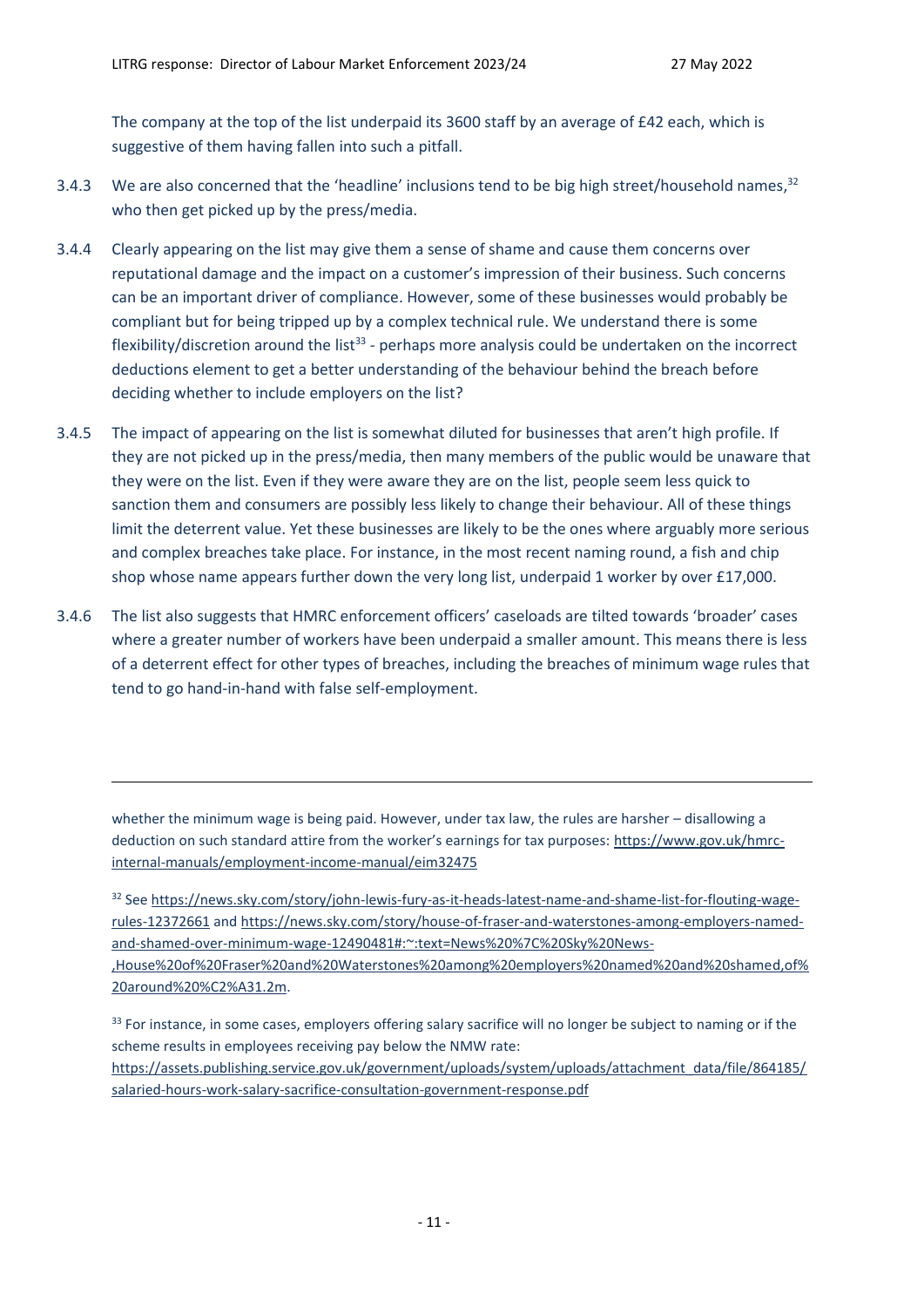- 3.4.7 On the December 2021 list, only 4 employers were on the list for 'worker status error'.<sup>34</sup> In our experience, there is already little fear amongst certain employers using false self-employment, that they will get caught by HMRC from a tax perspective.<sup>35</sup> These types of cases are notoriously timeconsuming and difficult for HMRC to investigate – particularly as there will not usually be any official 'employer' data to scrutinise as a starting point. The list reinforces the impression that there are unlikely to be any consequences from an NMW perspective either.
- 3.4.8 We do not condone an employer paying someone less than the NMW, but 'naming' employers in cases of genuine confusion or misunderstanding where the resulting underpayments are small and, of themselves, probably do not cause significant worker detriment does nothing to help those workers whose employers are recklessly or consciously underpaying the NMW.
- 3.4.9 It seems to us that it would probably be more effective to operate along the lines of the Pensions Regulator (TPR), which names only the most egregious non-compliance. This would help HMRC demonstrate that they are not just focused on 'low-hanging fruit' within an employment setting, and would send out a stronger message to the exploiters.
- 3.4.10 Finally, in terms of industry self-regulation, we would like to highlight the huge amount of work going on within the umbrella company sector to try and raise standards. Many providers are trying to find consensus with HMRC as to 'what good looks like' and there are a number of industry led solutions that are trying to fill the gaps that exist with state enforcement/regulation. Many providers are trying to find consensus with HMRC as to 'what good looks like' and there are a number of industry led solutions that are trying to fill the gaps that exist with state enforcement/regulation. In the void that exists in the umbrella sector, we think it would be a huge step forward if there could be some kind of trusted, expert stakeholder group (which could include the compliant umbrella companies) to help challenge and guide HMRC (and other enforcement bodies) in this area.

## 3.5 **5. Recruitment**

**5a. What changes have you observed to recruitment patterns and practices. For example, online recruitment and offshore recruitment.**

## **5b. Do any of these trends you observe raise concerns about compliance?**

## **5c. Do you have any evidence to share in respect of recruitment fraud?**

3.5.1 We would like to highlight a few trends. We have noticed an increase in businesses recruiting using Facebook and the like (which is concerning as we think people associate social media with

<sup>&</sup>lt;sup>34</sup> 'This includes instances where the worker is incorrectly treated as self-employed, or an unpaid intern that should be classified as worker'

<sup>35</sup> For more discussion of this problem see [https://www.litrg.org.uk/sites/default/files/180531-LITRG](https://www.litrg.org.uk/sites/default/files/180531-LITRG-response-Employment-status-FINAL.pdf)[response-Employment-status-FINAL.pdf](https://www.litrg.org.uk/sites/default/files/180531-LITRG-response-Employment-status-FINAL.pdf)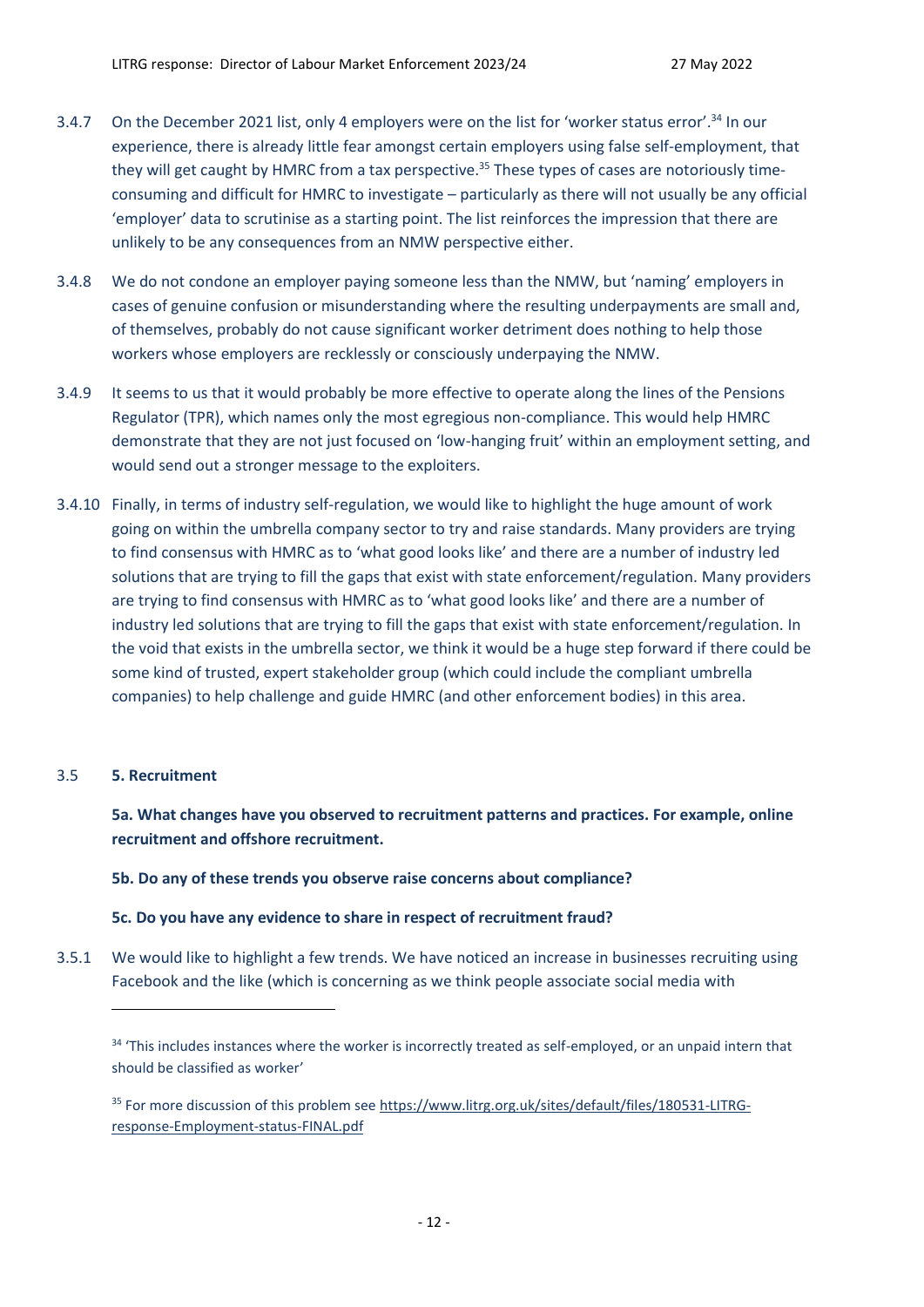community and friends and so on, meaning their guard may be down). Also, recruitment adverts continue to blur the line between employment and self-employment, often giving the impression it is a matter of choice for the individual or the engager, rather than a matter of fact based on circumstances. As mentioned previously, this then has consequences which are likely to lead to exploitation of the worker.

- 3.5.2 We would also like the DLME to be aware of the recruitment practice of agencies misdescribing pay rates to workers who are looking for work.
- 3.5.3 To explain: a recruitment agency will have a PAYE rate for a particular assignment (the rate they would pay a worker if the worker worked through them). When a recruitment agency quotes somebody a rate to work through an umbrella company, this rate should be uplifted from the PAYE rate to take account of all the 'on top' employment costs the umbrella company will now have. As we explained in our 2021 umbrella report, this uplift procedure is not well explained to workers, causing worry and confusion and sometimes does not always happen either at all or fully, leaving workers out of pocket.
- 3.5.4 Another worrying recruitment trend is that of recruitment agencies being incentivised by a commission into encouraging/forcing workers to join up to certain umbrella companies if they want to work. If these umbrella companies are non-compliant, they can make tax savings/reduce costs (which bolster their profit and/or are passed back up the supply chain) and the cycle continues.
- 3.5.5 We include more detail and an example in the context of DR, in our recent response to the government's call for evidence regarding umbrella companies. <sup>36</sup> We hope this demonstrates how easy it is for innocent agency workers who just want a job, to end up as pawns – in a game being played by their recruitment agencies and non-compliant umbrella companies.

### 3.6 **6. Employment models**

**What evidence can you present as regards compliance of newer models of employment – for example gig economy workers, employment through umbrella companies\*, joint employment models\*\***

**6a. Do you have evidence of these being associated with worker exploitation?**

**6b. Do you have evidence of other employment models that might give rise to compliance concerns?**

**\*Umbrella company is a term used for company that employs a temporary worker (an agency worker or contractor), often on behalf of an employment agency. The agency will then provide the** 

<sup>36</sup> <https://www.litrg.org.uk/latest-news/submissions/220222-call-evidence-umbrella-company-market>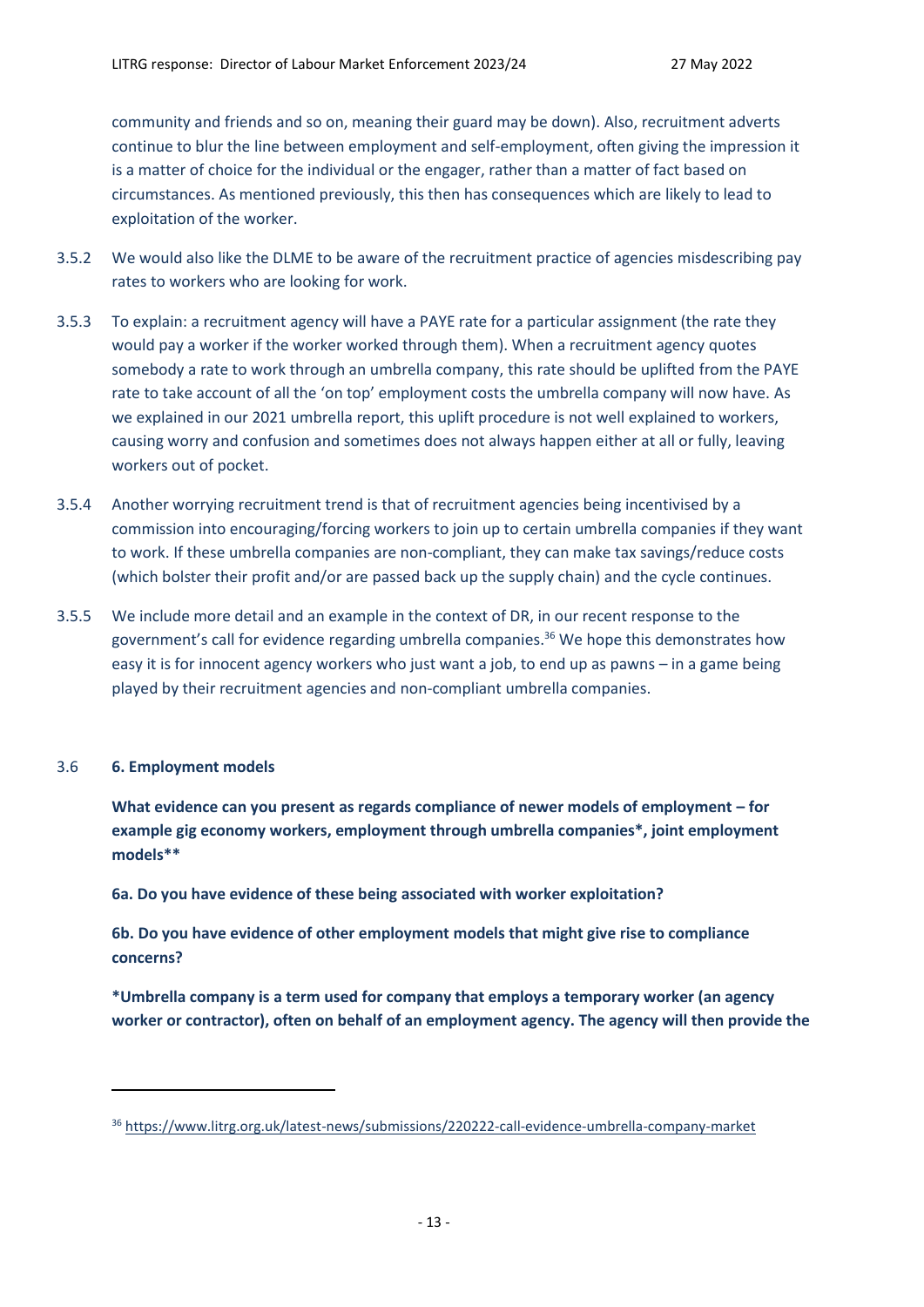**services of the worker to their clients. Umbrella companies do not find work for the workers they employ.**

**\*\*Joint employment model: An example of this is an employee formally employed by one employer the (primary employer) may be deemed constructively employed by another employer (secondary employer) for example an employer and a contractor or subcontractor performing services for the employer or a staffing agency providing employees to the employer.**

- 3.6.1 We talked about umbrella companies and the different models they run that can leave workers at risk of exploitation in answer to question 1 and question 5.
- 3.6.2 In terms of other models of engagement that cause compliance concerns, we are concerned about those working in the gig economy – particularly the ones doing lower paid manual work like driving, couriering and food delivery. They often seem to face uncertain hours and low pay, and an unrelenting focus on speed and unrealistic targets.
- 3.6.3 Because their work has some characteristics of self-employment (for example, they decide when they work and sometimes use their own tools), they are typically treated as self-employed for tax purposes.
- 3.6.4 Many find it difficult to navigate the Self Assessment tax system and file their annual tax return, because of a lack of skills, lower levels of education, limited English or a general lack of experience of the tax system. Many will not engage an accountant or tax adviser. There is also a lack of support from official sources. These factors can often result in non-compliance or underreporting due to ignorance and misunderstanding.<sup>37</sup> Penalties and even bankruptcy can result – which can have devastating consequences for them and their life chances.
- 3.6.5 Changes due to come in around basis period reform and the Making Tax Digital programme mean those just about managing in Self Assessment will need to become versed in a completely new system, creating more confusion and queries.
- 3.6.6 The added complexity for many in the gig economy, given they are on low incomes, is that they are also claiming in-work benefits. The fact they are treated as self-employed for taxes (even where this might be incorrect), means that they will probably be treated as self-employed for benefits. The main in-work benefit is Universal Credit (UC). The rules in UC for the self-employed tend to be less generous/more burdensome than for employees. For example, the Minimum Income Floor (MIF) rules (which treat people as earning a certain amount when calculating their monthly UC, even if they haven't) penalise those who have fluctuating incomes and those who have big business expenses that fall in one month rather than spread over the year. This means that workers who have

 $37$  The £1,000 tax free 'allowances' – although welcome in many respects – can give out mixed messages about sharing and gig economy income and record keeping obligations.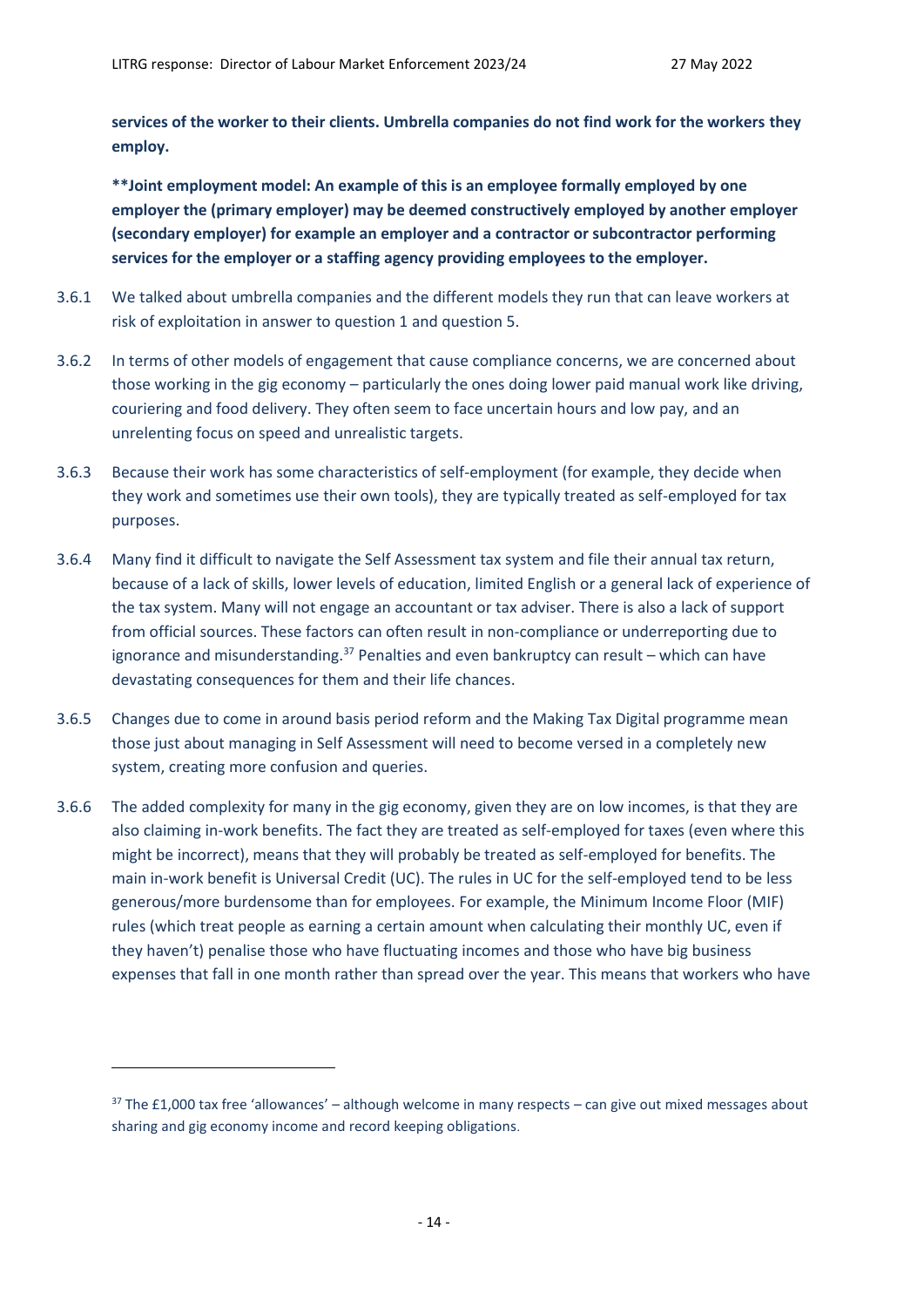a bad month or spend all their income on outgoings in any one month, may receive little or no UC to support them.<sup>38</sup>

- 3.6.7 We would have thought all of this leaves them in a very precarious position and therefore very vulnerable to exploitation.
- 3.6.8 Although they are treated as self-employed for tax purposes, they often have less autonomy than genuinely self-employed people and may derive all or most of their income from the business that they work for (so can't really be said to be in business on their own account).
- 3.6.9 Many may well fall under the definition of 'worker' for employment law purposes (and indeed, 'employee' for tax purposes, however this has not yet been tested in the courts). 'Worker status' is extremely valuable status for those in the gig economy as it recognises that some people may be subordinate and many not be able to decide how much to charge, or afford to give themselves time off etc. It provides them with some basic protection from their engager.
- 3.6.10 We know that some workers have had success enforcing their worker status in the employment tribunal,<sup>39</sup> however there will be many others that do not have the wherewithal to do this and it is not clear to what extent the enforcement bodies are engaged with the issues.
- 3.6.11 Basically, we think at the moment, many workers in the gig economy are getting the worst of all worlds and this is before you even start to think about things like health and safety and worker wellbeing. In a recent IFS/CIOT debate on how gig workers should be taxed,<sup>40</sup> we presented a range of worker queries that we have received into the LITRG mailbox and also some that have been posted on other sites that we've come across in our work. These are very illuminating and expose all sorts of difficult issues that workers face in terms of the how they fit within the current framework.
- 3.6.12 As online platforms in the gig economy move from aggressive growth to something more stable and become household names in the UK, it is foreseeable that there may be some reflection on the sheer imbalance of power. This may result in some concessions and compromises to workers, for example payment of NMW, holiday pay, sick coverage – even where it hasn't been provoked by a court case. We hope there might be some organic change coming as organisations create plans to help them retain workers and future proof their businesses.
- 3.6.13 However, in the meantime, we would invite the DLME to watch the IFS/CIOT debate to try and understand workers' experiences and to think about what intervention or changes might be appropriate to improve things for gig economy workers. We suggest that rewriting the confusing

<sup>39</sup> We discuss the Supreme Court judgement in the Uber case here for example: <https://www.litrg.org.uk/latest-news/news/210311-curious-case-worker-status-and-statutory-sick-pay>

<sup>&</sup>lt;sup>35</sup> See the worked examples in appendix 2 which illustrate the issue of fluctuating income: <https://www.litrg.org.uk/sites/default/files/Self%20Employment%20report%20FINAL%20for%20release.pdf>

<sup>40</sup> <https://www.presenta.co.uk/CIOT/IFS/230621/index.html>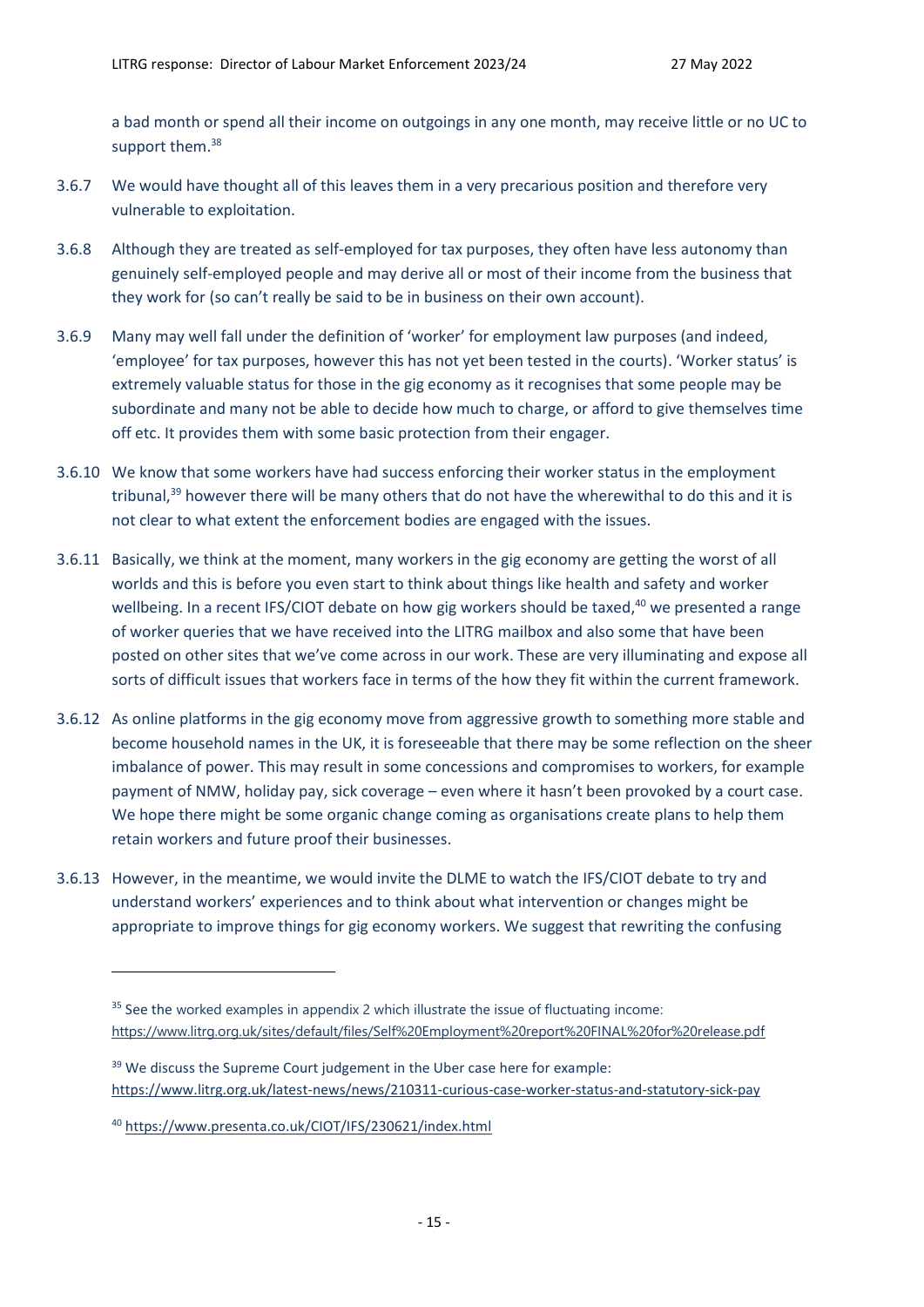official information and guidance on GOV.UK on 'worker' status, particularly to bring greater clarity for the 'dependent' self-employed, would be a good start. In particular it should contain some realworld examples of where the dividing line between employees, workers and the self-employed sits. We also think HMRC should undertake a case to test the employment status of gig workers for tax purposes.

# 3.7 **7. Enforcement resourcing**

**All 3 enforcement bodies engage in educational activity, promotion of compliance, enforcement and support to workers.**

**7a. What assessment do you make of how these 3 bodies operate?**

# **7b. Provide evidence and examples of best practice to address labour market non-compliance that you would like to highlight to the Director?**

- 3.7.1 It is hard to draw any conclusions as to whether the bodies are operating effectively as there isn't really much detailed, granular information published about how they use their enforcement powers in actual cases.
- 3.7.2 The closest thing to openness and transparency is probably the GLAA's press releases<sup>41</sup> where people are able to see some real-life, positive examples of them exercising their functions. This helps create the impression that they are fully focused on mission priorities in terms of stamping out vicious and bad working practices.
- 3.7.3 We are unsure whether the same can be said for the other two bodies, where there is no 'inside' information issued at all. Our perception is that there is probably progress being made, but maybe at a slower rate.
- 3.7.4 We appreciate this may be down to a comparative lack of funding or resources, however, in order to use the funding resources they do have most effectively, we think it is important that they devote the necessary time, effort and money to ensuring that they really have their finger on the pulse of what is going on in the labour market. This will help them keep track of emerging trends and evolving experiences, will help them understand the true nature and extent of non-compliance, and to prioritise risk areas more effectively. This is crucial in this area as it is fast-changing and evolving.
- 3.7.5 For example, until a conversation that we recently had with the EAS, it did not appear that they were aware of they were aware of the 'introductory agencies profiting from facilitating falsely selfemployed workers' problem (as set out previously). We would like to see the EAS conducting specific outreach work to introductory agencies in terms of providing guidance to improve practices, behaviours and compliance with legal obligations.

<sup>41</sup> <https://www.gla.gov.uk/whats-new/latest-press-releases/>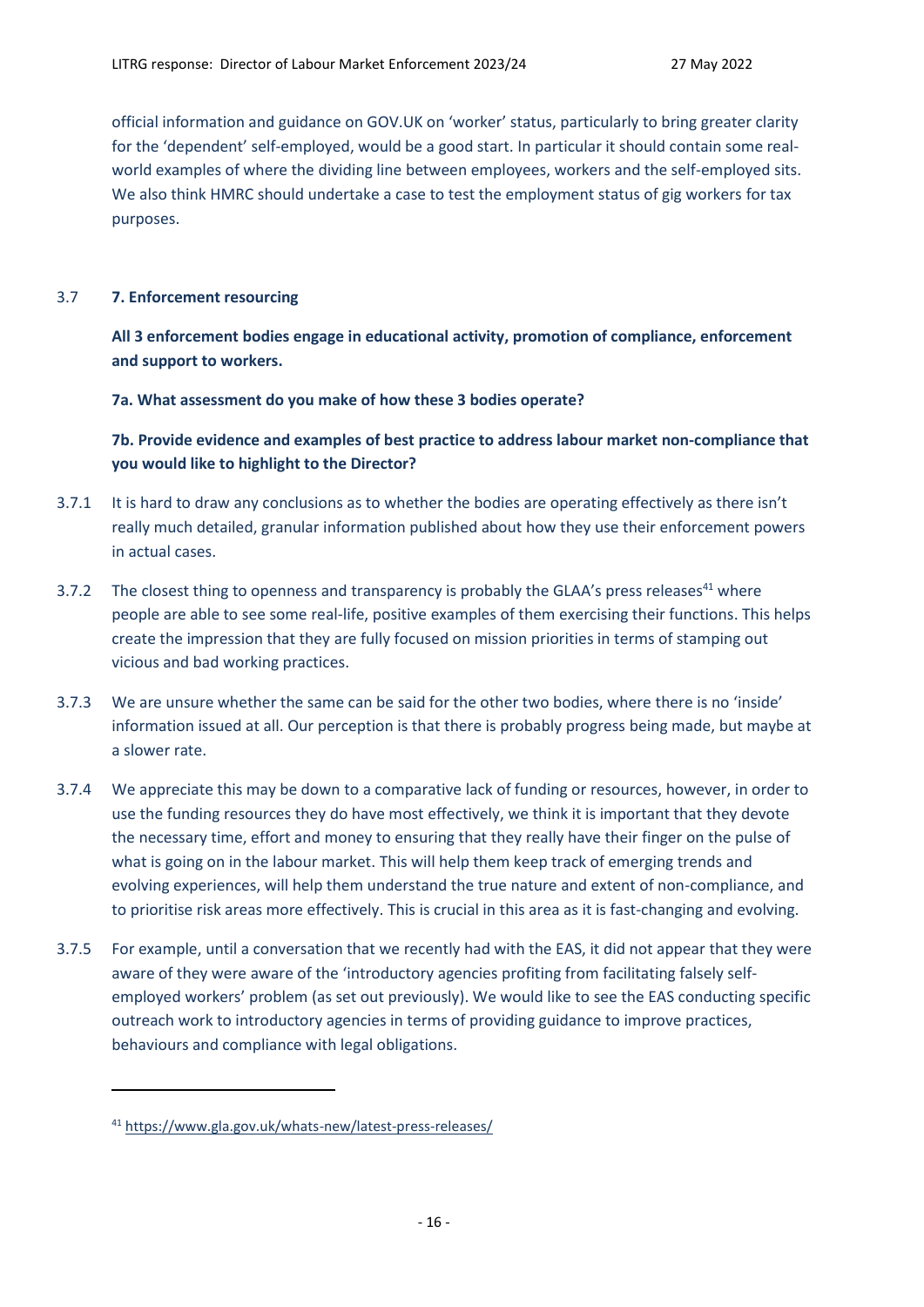- 3.7.6 We would also flag the worrying proliferation of salary advance schemes as another example of the authorities seemingly not keeping up with rapidly changing practices.<sup>42</sup> Our understanding from HMRC's NMW guidance<sup>43</sup> is that when the salary advance (or loan) is made the amount is not taken into account as part of NMW pay. The recovery of a salary advance (or loan) is not a reduction in pay for NMW purposes.
- 3.7.7 However, there is a question over whether the fees that are deducted from the employee's pay should count as a reduction in their NMW pay<sup>44</sup> (which could then bring their pay beneath the prevailing NMW hourly rate). Such fees could perhaps be seen as being in connection with work or as a deduction or payment for the employer's own use and benefit (even if it is also benefiting the worker) as the worker using the third party service to essentially better align their work and earnings, provides an advantage to the employer who might otherwise face quite a lot of payroll administration. This is something we have sought to clarify with HMRC, yet the question remains unanswered. HMRC have not published their view of these schemes from a tax perspective either, <sup>45</sup> meaning there a degree of uncertainty for those involved.
- 3.7.8 In terms of best practice, the DLME should see if she can learn anything from TPR who are widely regarded as successful and effective at enforcing the auto enrolment programme. They have a clear strategy<sup>46</sup> which can be summed up as aiming to prevent problems from developing in the first place. But where they find potential problems they will take action to educate, enable or enforce against those involved.
- 3.7.9 In our view, one particularly effective aspect of TPR's approach is that not only do they seem to actually use the powers they have, but they are also not afraid to divulge details of how they have

 $42$  A salary advance scheme is a way for employees to access some of their wages before payday.

It is a relatively new form of borrowing where third party salary advance companies work with employers to let employees access part of their salary as they earn it, rather than having to wait until their payday. A salary advance company will usually charge a fee per withdrawal for using this service. Sometimes employers subsidise the cost of the fees. At the end of the month, the employee's pay will be less than usual, as the advance plus the fees are taken out of what would usually be the total amount of their pay.

The Financial Conduct Authority has highlighted the risks of using salary advance schemes - for both employees and employers - and has particularly raised concerns surrounding the fact that this type of activity is currently unregulated: [https://www.fca.org.uk/news/statements/fca-sets-out-views-employer-salary](https://www.fca.org.uk/news/statements/fca-sets-out-views-employer-salary-advance-schemes)[advance-schemes](https://www.fca.org.uk/news/statements/fca-sets-out-views-employer-salary-advance-schemes)

<sup>43</sup> <https://www.gov.uk/hmrc-internal-manuals/national-minimum-wage-manual/nmwm09210>

<sup>44</sup> <https://www.legislation.gov.uk/uksi/2015/621/part/4/chapter/2/made>

<sup>&</sup>lt;sup>45</sup> The scheme providers say there is no impact on an employers' payroll processes of implementing such a scheme, however we are not so sure this is correct.

<sup>46</sup> [https://www.thepensionsregulator.gov.uk/en/about-us/how-we-regulate-and-enforce/our-approach-to](https://www.thepensionsregulator.gov.uk/en/about-us/how-we-regulate-and-enforce/our-approach-to-regulating)[regulating](https://www.thepensionsregulator.gov.uk/en/about-us/how-we-regulate-and-enforce/our-approach-to-regulating)